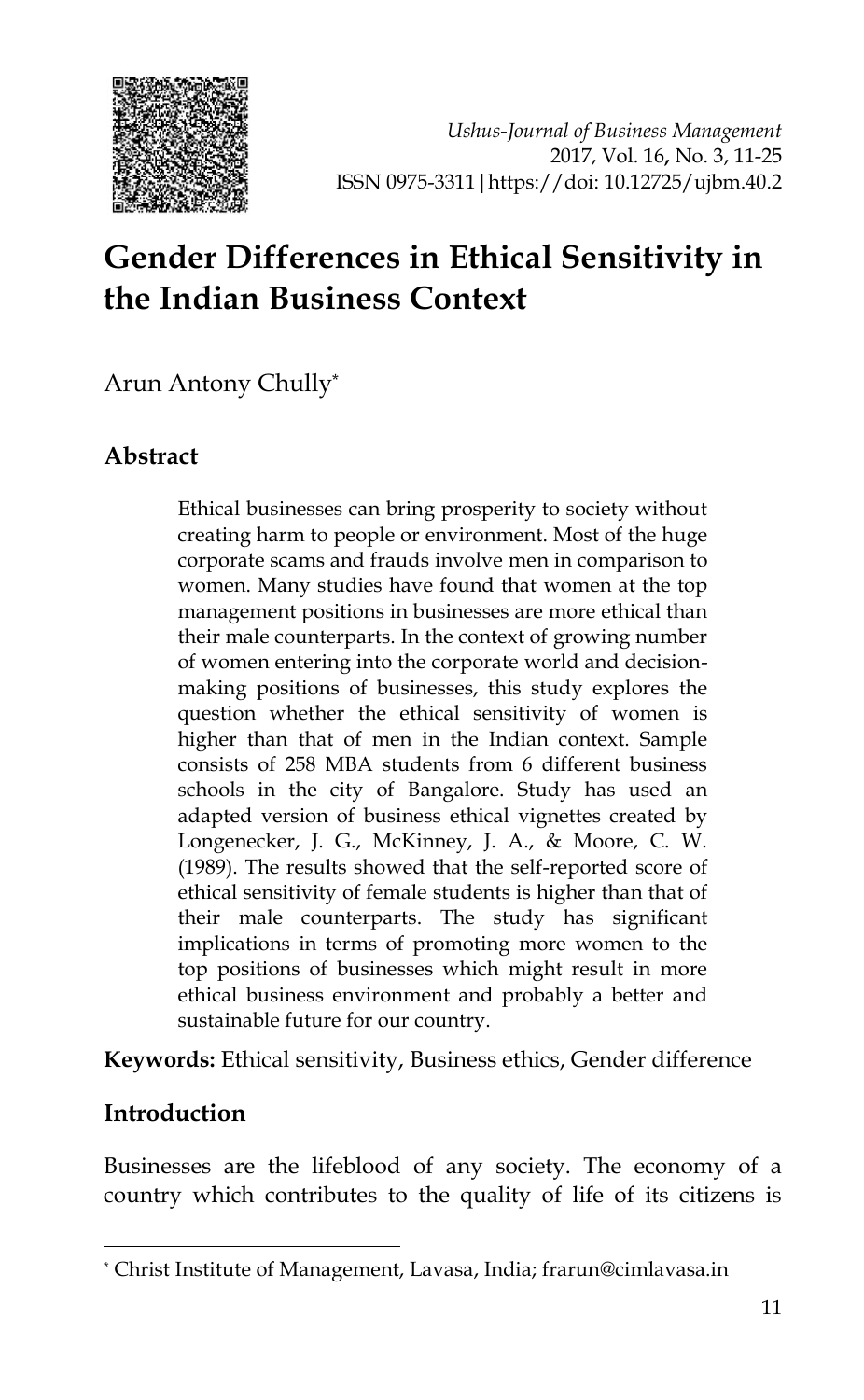driven by the thriving businesses of that country. India as a nation has become a force to reckon with post 1991 liberalisation policies when it unleashed the entrepreneurial spirits of many Indians. Since the second half of the 1990s, the economy has consistently posted a growth rate of 7.5% or more, about twice the rate of the years between Independence in 1947 and liberalization in 1991. Economic liberalization has greatly affected Indian attitudes toward money, business, development and politics, and opened doors for the ambitions of millions of young people. A laggard in the world for much of the 20th century, India now confidently inhabits the 21st century (Choudhary, 2011).

From a different angle, businesses can create destruction and havoc in the lives of people and society as well. Along with the rise of corporations in improving the lives of individuals and communities, their unethical practices in search of maximising the profits have created great negative impacts on the society at large. Financial manipulation of Enron and Worldcom, people exploitation and human rights abuse of Nike, Monsanto and Chevron are a few examples of widely publicized business scandals. When businesses increase rich-poor divide by accumulation of wealth into the hands of a few, exploit the natural resources for increasing the bottom-line, pollute the environment uncontrollably and fail to ensure safe and healthy working conditions, they are doing great harm to the country and its people. The Indian story is not any different. Income inequality has reached unprecedented levels and corruption in post-liberalization India has reached unbelievable levels. In a single scam involving the deliberate undervaluing of cell phone licenses, India"s corporate honchos, in collusion with bureaucrats and politicians, cheated the government of billions of dollars (Pal, 2012).

The tremendous power businesses wield can be channelized for the good of all only when businesses are led by leaders of high ethics and integrity. In India, we have icons like Narayan Moorthy and others who have proved that it is possible to build business empires ethically. The massive businesses they built have helped millions to find their livelihood and climb the social ladder. But the depressing fact is that such business leaders with high standards of ethics are only a handful. How do we have more of them at the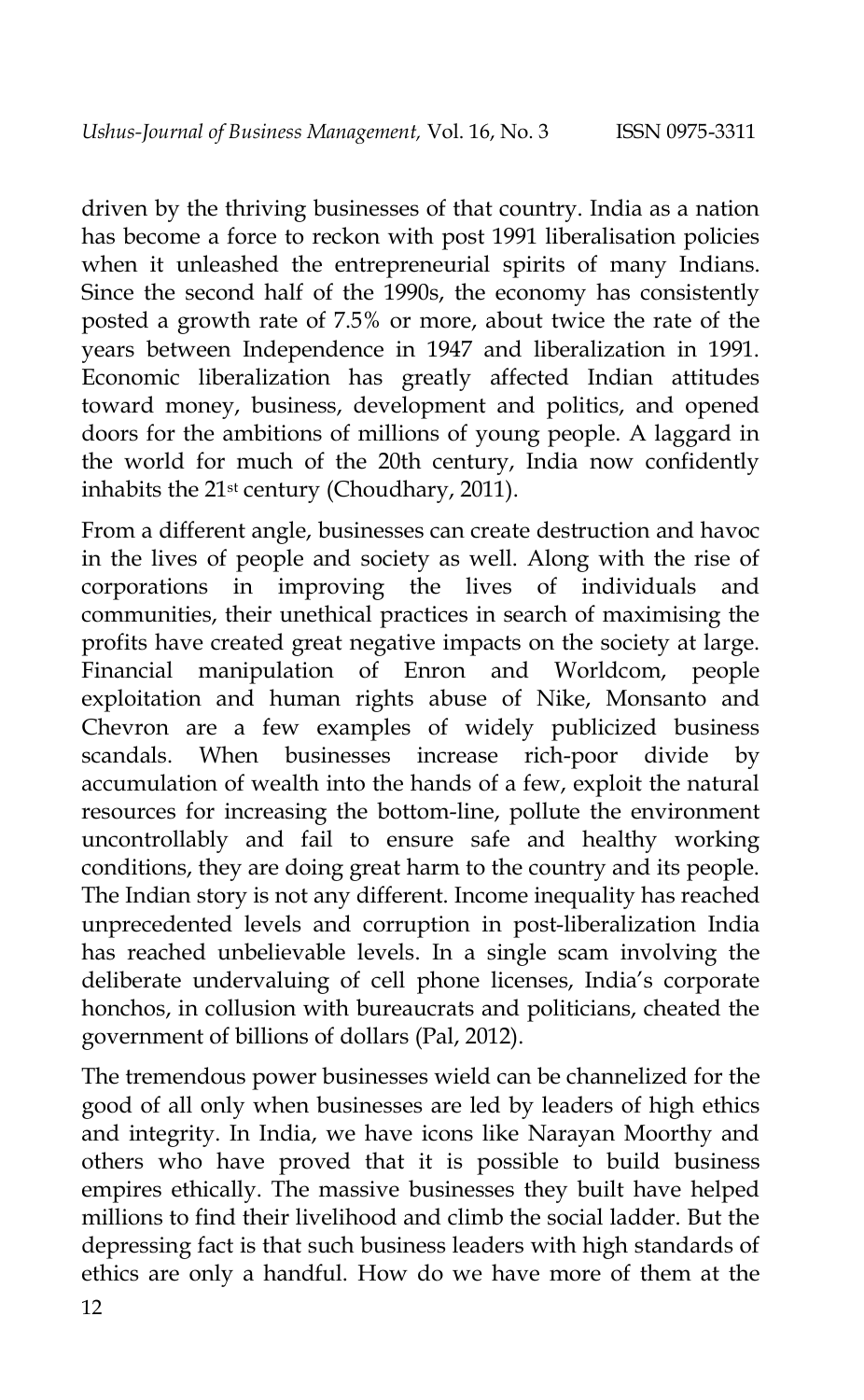decision making levels is an important concern that is yet to be addressed.

Today we see more and more women entering into businesses and job market unlike the past and the trend is on the rise (Pianin, 2017). But at the same time, there is a lot of discrimination with regard to gender at the workplace. Women earned only 83 percent of what men earned working comparable hours in 2015, according to a Pew Research Center study. Women must work on an average an additional 44 days to earn the same annual salary as their male counterparts. Even in job categories such as child care that are predominantly occupied by women, they still only earn about 95 percent of men's wages for performing the same jobs (Wolfe, 2017). On a more specific note, in 2012, of the Fortune 500 companies CEOs, 96.4% were men and only 3.6% were women (Burns & Krehely, 2013). But a more interesting conversation is to see if more women in the workplace mean a workplace becomes a more ethical workplace. Many studies in the west have found that women at the top management positions in businesses are found to be more ethical than their male counterparts (Wen, 2013). Many researchers have found women to have higher, more steadfast ethical standards and to act more ethically than men in a variety of situations (Kray, Kennedy, & Ku, 2017). These findings are very reassuring for both businesses and society at large.

In this study, I would like to explore the question whether there is a difference with regard to ethical sensitivity across gender in the Indian context. Though similar studies are done in other countries, there is a dearth of such documented research in India. This study is significant to consider possibilities of having more women in the decision making positions in corporate houses so that businesses contribute more effectively to the sustainable future of our country.

#### **Ethical Sensitivity**

In order to exercise ethical choices in a business situation, one needs to recognize the presence of an ethical issue. According to Hunt and Vitell (1992), "When placed in a decision-making situation having an ethical component, some people never recognize that there is an ethical issue involved at all" (p. 781). Similarly, Rest (1986) contends that differences among people in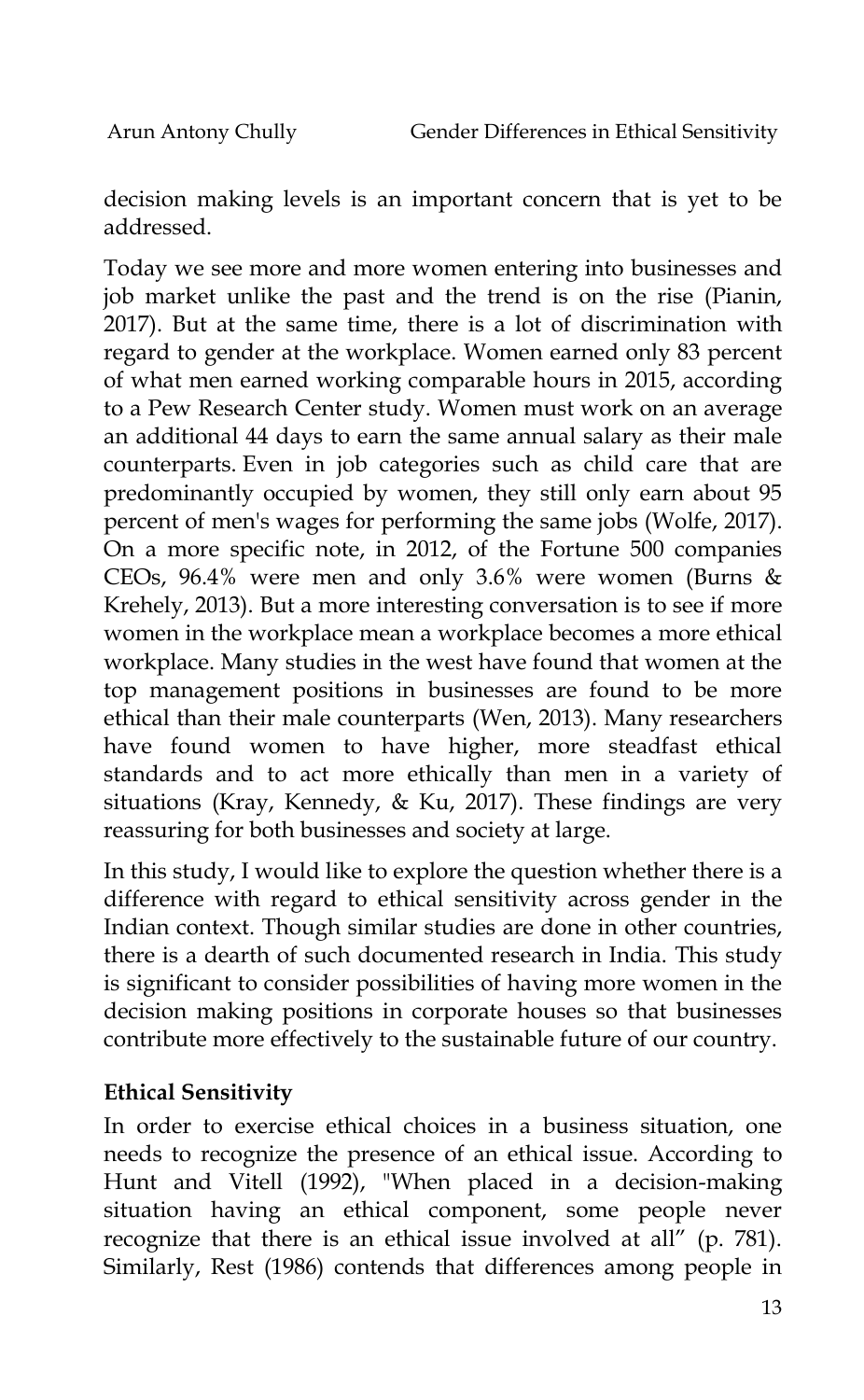their tendency to recognize ethical issues can be striking: " Before it occurs to some people that a moral issue may be involved, they have to see the blood flowing. Other people are so supersensitive that every act, work or grimace takes on momentous moral implications" (p. 6). Unethical choices in the business context are often a result of failure to discern the ethical dimensions of the choices. Ethical sensitivity is the ability to recognize that there is an ethical issue involved in a specific situation.

#### **Gender and Ethical Sensitivity**

The role of demographic variables in influencing ethical sensitivity has been a topic of considerable interest. Among different variables, one of the most researched would be the issue of gender and its relationship to ethical perceptions and behaviours. However, there is no conclusive outcome in terms of identifying whether males and females differ in their ethical orientations and behaviours. There are opposing results coming out of different research on this theme. Irrespective of the varying ideas, it seems that many scholars, throughout history, have asserted that morality is gendered (Tronto, 1993). In his path-breaking research and theory on Cognitive Moral Development, Kohlberg (1976) argued that most men eventually reach Stage 4 whereas most women only reach Stage 3. Though the theory of cognitive moral development was well received, it has been criticized for being sexist (Gilligan, 1982). Gilligan argues that the conclusions arrived by Kohlberg is based on a sample of 84 boys and hence it is not representative of the population and cannot be generalized particularly on women. Gilligan suggests that males and females have markedly distinct moral orientations. Women speak in a "different voice" and accordingly they operate at a different moral space than men. According to this argument, one has to distinguish between an ethic of justice and an ethic of care. Men tend to stress justice while women's "sense of integrity appears to be entwined with an ethic of care" (p. 171). Though criticized (Walker, 1995), Gilligan"s work has been further researched and resulted in mixed conclusions (Crow et al., 1991).

Many studies have observed the gender differences in ethical sensitivity with females tending to exhibit higher levels of ethical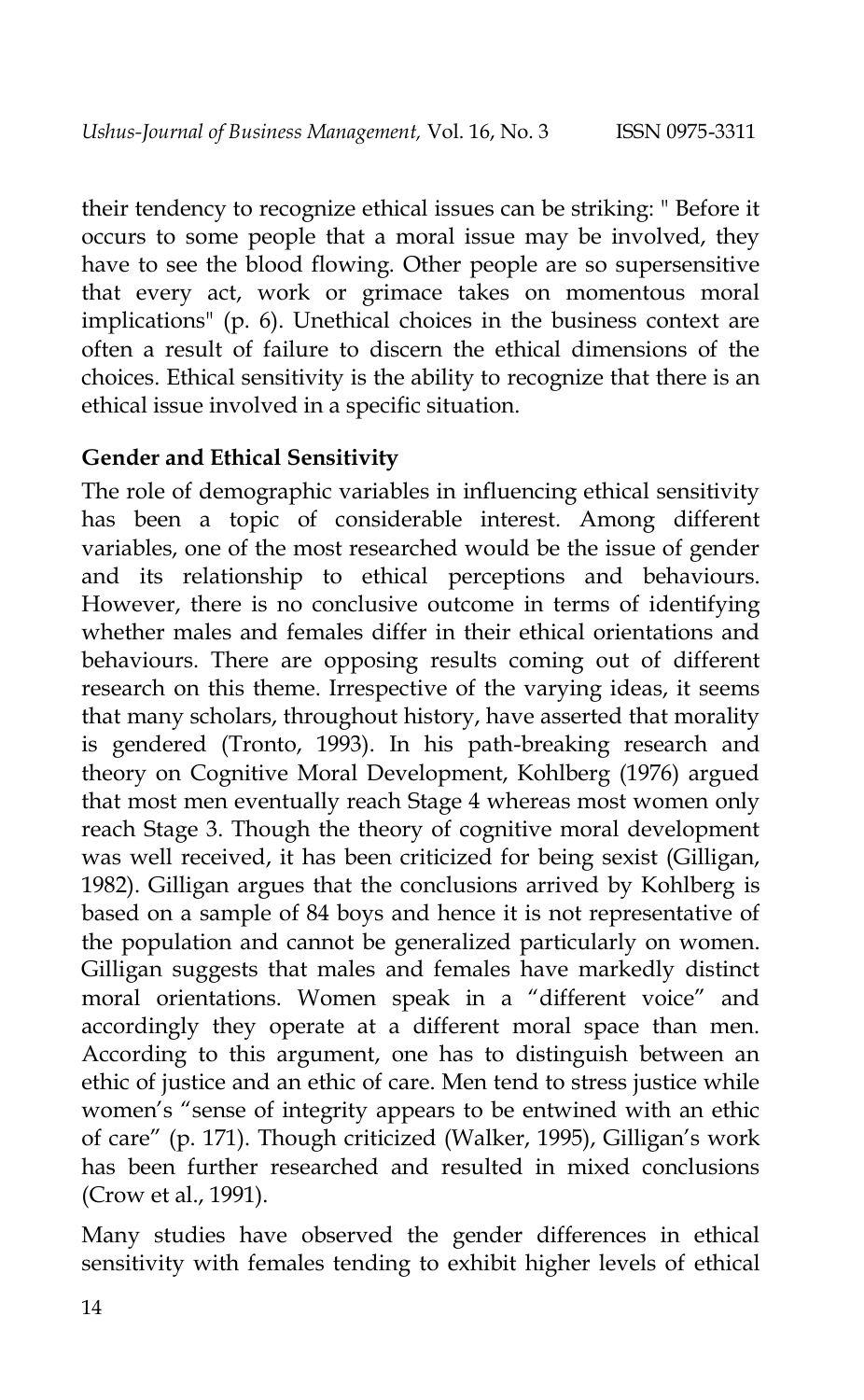orientations (Glover et al., 2002; Loo, 2003; Roxas & Stoneback, 2004; Albaum & Peterson, 2006). At the same time, some studies have concluded that there are no significant ethics differences based on gender. Some of the studies were conducted with student samples while others were done with managers in different parts of the world (McCabe et al., 2006). In short, earlier research is inconclusive about the issue of gender differences in moral development or levels of ethical sensitivity. McCuddy and Perry (1996) argue that prior researchers posit only an insignificant relationship between gender and ethical attitudes. According to them, it is illogical to consider any gender inherently being more or less ethical than the other gender. Likewise, Matlin (1993) indicates that most studies support the similarities perspectives, that is, there is no difference between men and women in moral and ethical responses.

In the view of Peterson et al., (2001) reasons behind any gender difference on ethical sensitivity is not clear. Miller and Costello (2001) provide an explanation that points at biological determinism suggesting that gendered behavior is linked to absolute biological roots. As per this theory, the cause of the difference in the ethical behavior between male and female is their biological disposition to act in a particular manner. According to this view, people behave because of biological reasons and social and other environmental causes are inconsequential or negligible (Udry, 2001). But this theory of people being born with ethical dispositions is not very strong or convincing. Other explanations invoked early socialization processes where females, at least in some contexts, are exposed to different interactions with their parents and teachers. The role of socialization especially on the basis of gender in developing ethical system has been acknowledged by research (Stead et al., 1990).

Bampton and Maclagan (2009) point out the tendency of many researchers to rely on conventional statistical measures and arrive at weak or oversimplified conclusions. According to them, there are many significant factors unique to each gender which alone can bring insights to the differences, if at all emerged as the outcome of the research, in the ethical sensitivity among genders. In her work, Carol Gilligan (1993) suggested that women tend to demonstrate an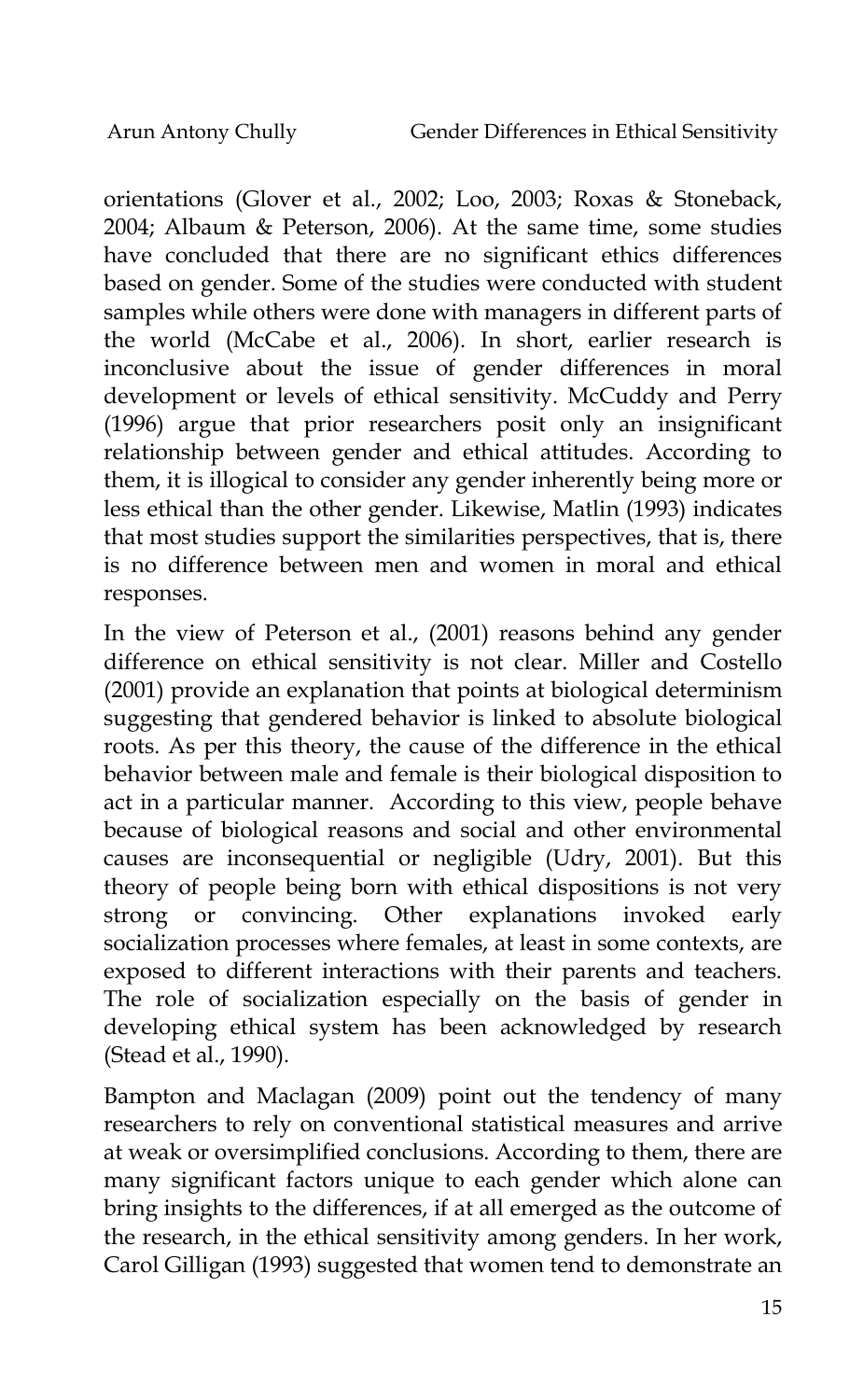'ethics of care', rather than a solely 'justice' or 'rule-based' reasoning which may be more characteristic of men. Her view is not to be misunderstood as women are more ethical than men or vice versa, rather a different approach by each gender to ethical decision-making.

Another interesting finding from the existing literature on gender differences on ethical sensitivity is the distinction between students and professionals. Certain research among students indicates female students being more ethical compared to their male counterparts (Jones & Gautschi 1988, Ruegger & King 1992, Whipple & Swords 1992). However, research among professionals suggests there is no such difference on the basis of gender (Dubinsky & Levy, 1985; Callan, 1992; Serwinek, 1992). This means that any generalisations on this issue can be a far cry from the reality. Similarly, it poses additional questions on generalisations on the basis of demographics. Bampton and Maclagan (2009) argue that due to the narrow focus of researchers on their preferred functional areas or business sectors, the tool they use tend to reflect this factor and in turn impacts the outcomes of their research and brings a natural bias towards any of the gender. The implication of their study is the importance of using gender-sensitive tools to understand the difference between the genders.

In the light of the mixed results from various studies done across the globe, the following hypothesis is developed to test whether there is any difference in ethical sensitivity across genders in the Indian context.

**Null hypothesis:** There is no significant difference in ethical sensitivity on the basis of gender differences among management students.

**Alternate hypothesis:** There is a significant difference in ethical sensitivity on the basis of gender differences among management students.

## **Methodology**

The study measuring the difference in ethical sensitivity across genders is conducted on the Postgraduate students of various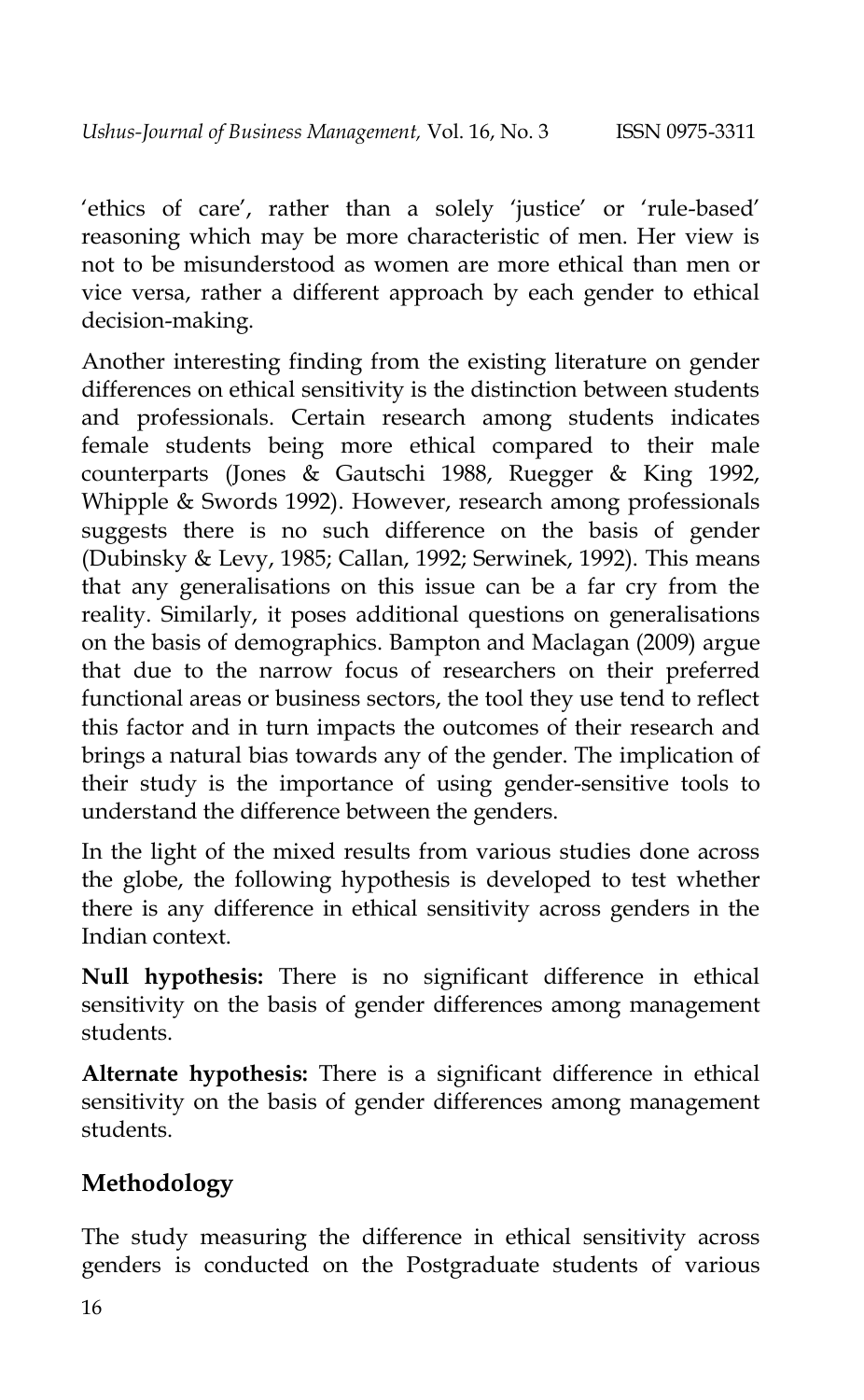business schools. The population is the students from different Business schools in Bangalore. According to the online portal India Study Centre, there are about 100 business schools in Bangalore (www.indiastudycentre.com). The sample for the study is 259 postgraduate students from 5 different business schools in Bangalore. This is about 5% of the population size. Among the five business schools, two are part of Private Universities; one is an autonomous institution, one is a privately managed Business school, and the final one is an affiliated college of a Public University.

Twenty business-related ethical vignettes are used as the tool to measure the ethical sensitivity of the students. This is an adapted and extended version from the one devised by Longenecker and team for a longitudinal study of the ethical sensitivity of a group of managers in small business (Longenecker, Mckinney, & Moore, 1989). The scenarios are modified, and four more are added to the original to make them apt and relevant to the Indian environment. The scenarios represent various business situations which any manager or business person would encounter on a day to day basis. It includes issues like embezzlement of the expense report, fraud in different areas of business and similar hypothetical business situations. There are situations of serious unethical concerns as well as ambiguous ones. The rating scale used is a 7 point scale from 1 (not at all acceptable) to 7 (always acceptable). The students have to choose a specific score for each of the situations. The mean score of 20 scenarios would give each student"s overall measure of ethical sensitivity.

Anova is employed to measure the overall difference in ethical sensitivity across genders among the participants. T-test used to measure gender differences in individual scenarios measuring ethical sensitivity. The internal consistency of the 20 scenarios in the ethical sensitivity questionnaire is measured using Cronbach"s Alpha.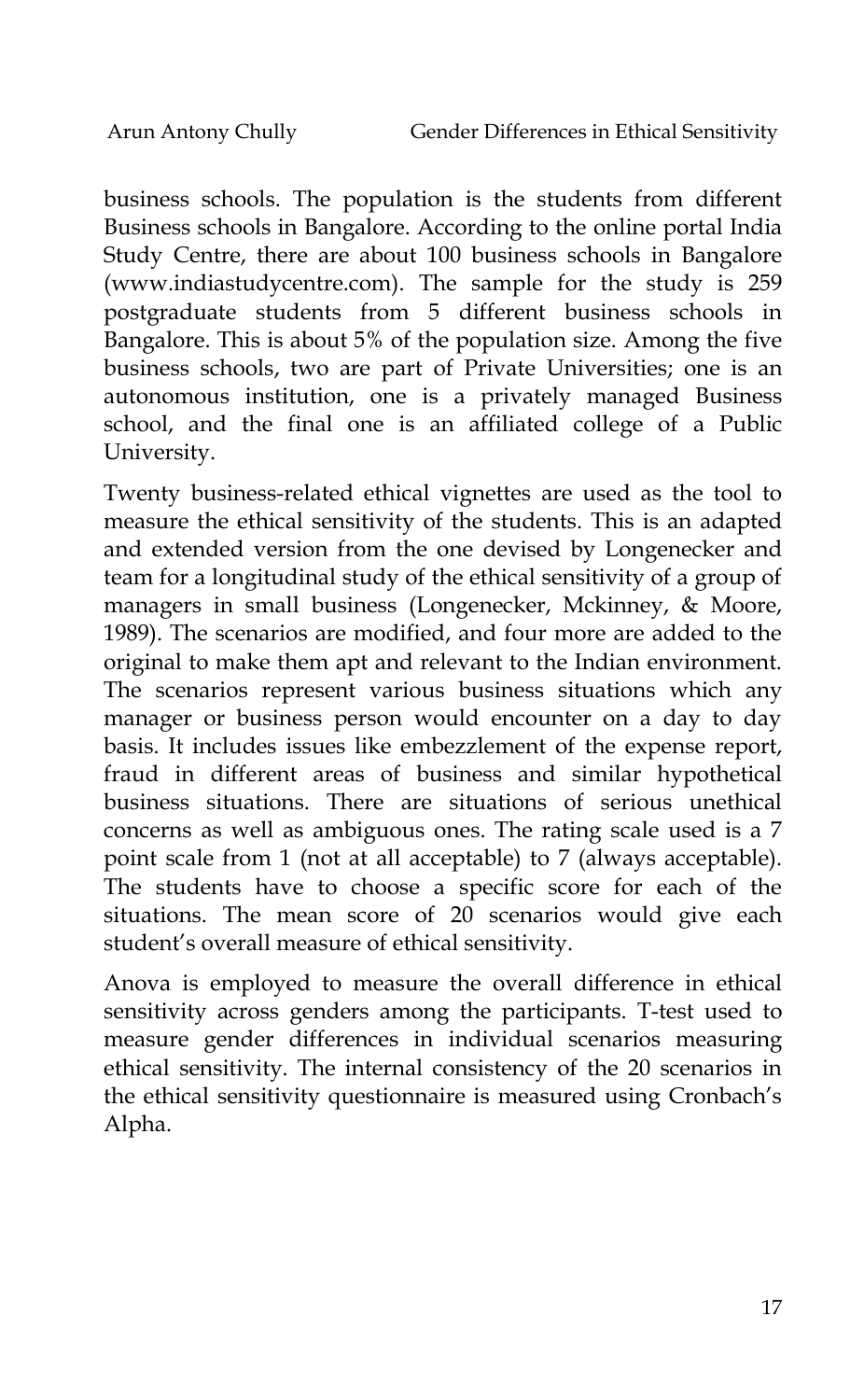#### **Results**

Table 1 Gender distribution of the sample

| Gender | No. distributed | Count | $\%$ of total |
|--------|-----------------|-------|---------------|
| Male   | 160             | 171   | $4^{\prime}$  |
| Female | 160             | 138   | 53            |
| Total  | 320             | 259   | 100           |

The number of female respondents (53%) was slightly higher than male students of the sample. Male respondents constituted the remaining 47%. The response rate of the female students was higher than that of male counterparts as females showed more willingness to participate in the study. While the response rate of male students was 76%, the response rate of female students was about 86%.

#### **Ethical sensitivity and gender**

Table 2 Ethical sensitivity across gender

|                      |                 |  | Mean Std. Dev F Score |       | Sig. |
|----------------------|-----------------|--|-----------------------|-------|------|
| Overall Ethical      | Female 138 3.34 |  | 1.05                  |       |      |
| Sensitivity<br>Score | Male 121 3.71   |  | 1.06                  | 12.15 | 0.00 |

Table 2 shows the result of the ANOVA analysis measuring the difference in ethical sensitivity across gender. The results show the sigma value as  $0.00$  ( $p < 0.05$ ), and hence the null hypothesis is rejected, and alternate hypothesis is accepted. There is a significant difference in ethical sensitivity between male and female students.

Table 3: Ethical sensitivity difference in individual scenarios across gender

| <b>Scenarios</b>                           | Mean |        | t-value  | Sig.  |
|--------------------------------------------|------|--------|----------|-------|
|                                            | male | female |          |       |
| An executive earning Rs 50,000 a month     |      |        |          |       |
| exaggerated his Travel expense account by  | 3.06 | 2.95   | $-0.514$ | 0.608 |
| about Rs 2,000 which he has spent for his  |      |        |          |       |
| personal needs.                            |      |        |          |       |
| In order to minimize the cost, the HR      |      |        |          |       |
| department introduced lay off policies for |      |        |          |       |
| senior employees, at the same time hiring  | 3.74 | 3.98   | 1.059    | 0.291 |
| fresh graduates to meet the labour         |      |        |          |       |
| requirements                               |      |        |          |       |
|                                            |      |        |          |       |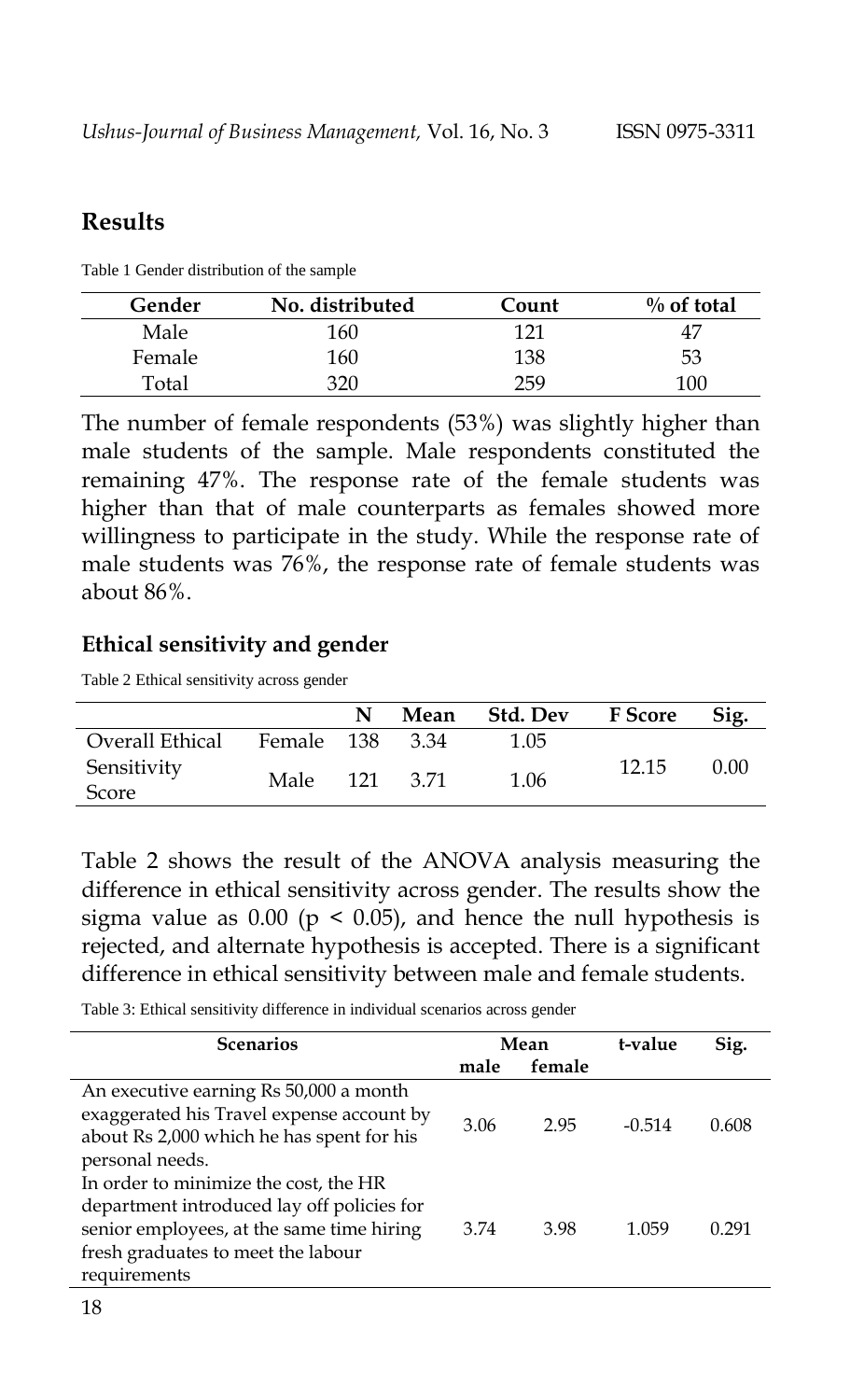| The HR manager promoted one of his<br>long-term friends to a higher position in<br>preference to a better competent employee<br>with whom he had no personal ties.                                                                                                                                                                                                         | 2.98 | 2.57 | $-1.668$ | 0.097 |
|----------------------------------------------------------------------------------------------------------------------------------------------------------------------------------------------------------------------------------------------------------------------------------------------------------------------------------------------------------------------------|------|------|----------|-------|
| Whenever there is a dip in the<br>productivity, the training manager used to<br>arrange personality development<br>workshops which are his passionate area                                                                                                                                                                                                                 | 4.53 | 4.18 | $-1.539$ | 0.125 |
| of training<br>A company, in order to minimize the cost<br>of production, did not mind polluting the<br>surroundings way beyond the permissible<br>limits. As the manager of the production<br>department, you did not want to change<br>the processes to maintain the profit<br>margin.                                                                                   | 2.90 | 2.70 | $-0.842$ | 0.400 |
| A Consumer Electronics company's<br>foreign partner decided to export a<br>specific product to developing markets as<br>this product was banned in the domestic<br>market due to some health impacts. As the<br>Marketing Manager, you are aware of the<br>situation, still decided against disclosing<br>about it to the consumers as there are<br>profit considerations. | 2.92 | 2.75 | $-0.741$ | 0.460 |
| An employer came across some<br>confidential personal information about<br>one of his employee which he used against<br>the promotional decision of the person.                                                                                                                                                                                                            | 3.34 | 2.83 | $-2.114$ | 0.035 |
| In order to end and take advantage of the<br>labor-management conflict, the<br>management decided to "incentivize" a<br>few of the union leaders by offering them<br>huge sums of money.                                                                                                                                                                                   | 3.70 | 3.20 | $-2.090$ | 0.038 |
| Being the Chief Accountant of an<br>Accounting firm, you decided to help the<br>management to hide their financial<br>mismanagement by making "some<br>adjustments" in the financial reports for<br>additional monetary benefits.                                                                                                                                          | 3.15 | 2.88 | $-1.185$ | 0.237 |
| A pharmaceutical company used to offer<br>vacation packages and valuable gifts to the<br>doctors who in turn recommend to<br>patients the products of the company.                                                                                                                                                                                                         | 4.48 | 3.72 | $-3.516$ | 0.001 |
| Because of pressure from his brokerage<br>firm, a share broker recommended a type<br>of share that he did not consider to be a<br>good investment.                                                                                                                                                                                                                         | 3.43 | 2.80 | $-1.569$ | 0.118 |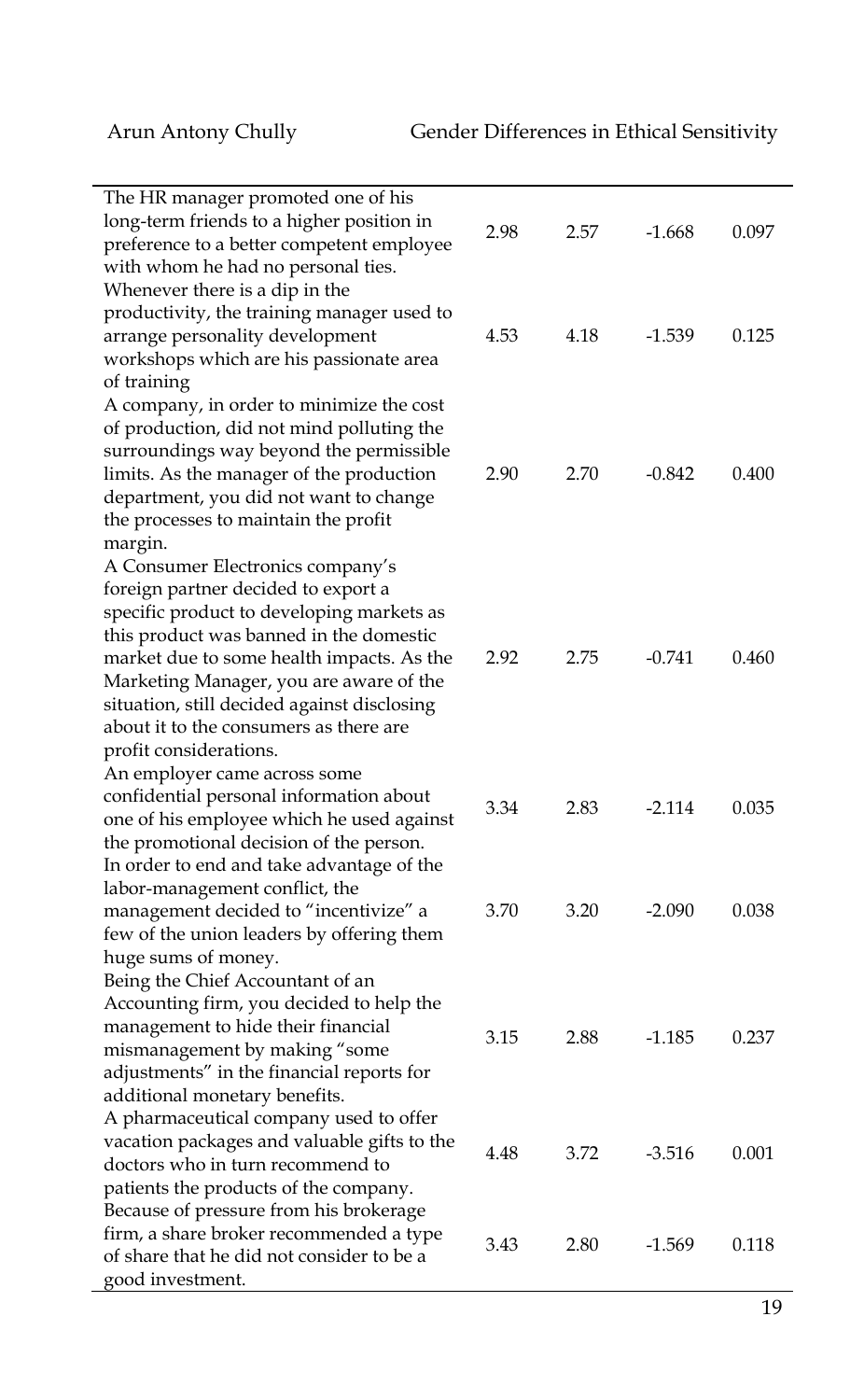| A small business received one-fourth of its<br>gross revenue in the form of cash. The<br>owner reported only one-half of the cash<br>receipts for income tax purposes.                                                                                                | 3.56 | 3.36 | $-0.876$ | 0.380 |
|-----------------------------------------------------------------------------------------------------------------------------------------------------------------------------------------------------------------------------------------------------------------------|------|------|----------|-------|
| A company paid Rs 500, 000 "consulting"<br>fee to an official of a foreign country. In<br>return, the official promised assistance in<br>obtaining a contract that will produce Rs 1<br>crore profits for the contracting company.<br>A company Chairman found that a | 4.30 | 3.84 | -1.997   | 0.047 |
| competitor had made an important<br>scientific discovery, which would sharply<br>reduce the profits of his own company. He<br>then hired a key employee of the<br>competitor in an attempt to learn the<br>details of the discovery.                                  | 4.66 | 4.07 | $-2.629$ | 0.009 |
| A corporate director learned that his<br>company intended to announce a share<br>split and increase its dividend. On the<br>basis of this information, he bought<br>additional shares and sold them at a gain<br>following the announcement.                          | 3.95 | 3.72 | $-0.994$ | 0.321 |
| An engineer discovered what he perceived<br>to be a product design flaw which<br>constituted a safety hazard. His company<br>declined to correct the flaw. The engineer<br>decided to keep quiet, rather than to take<br>his complaint outside the company.           | 3.33 | 3.18 | $-0.621$ | 0.535 |
| An employer received an application for a<br>supervisor's position from two equally<br>qualified applicants but hired the male<br>applicant because he thought that some<br>employees might refuse being supervised<br>by a female.                                   | 3.49 | 2.70 | $-3.362$ | 0.001 |
| A cigarette manufacturer launched a<br>publicity campaign challenging a<br>campaign by the Ministry of Health office<br>that cigarette smoking is harmful to the<br>smoker's health.                                                                                  | 3.83 | 3.26 | $-2.177$ | 0.030 |
| As part of the marketing strategy for a<br>product, the producers changed its colour<br>and marketed it as 'new and improved',<br>even though its other characteristics were<br>unchanged.                                                                            | 4.26 | 3.93 | $-1.392$ | 0.165 |
| An owner of a small business firm<br>obtained a free copy of copyrighted<br>computer software program from a                                                                                                                                                          | 4.53 | 4.15 | $-1.670$ | 0.096 |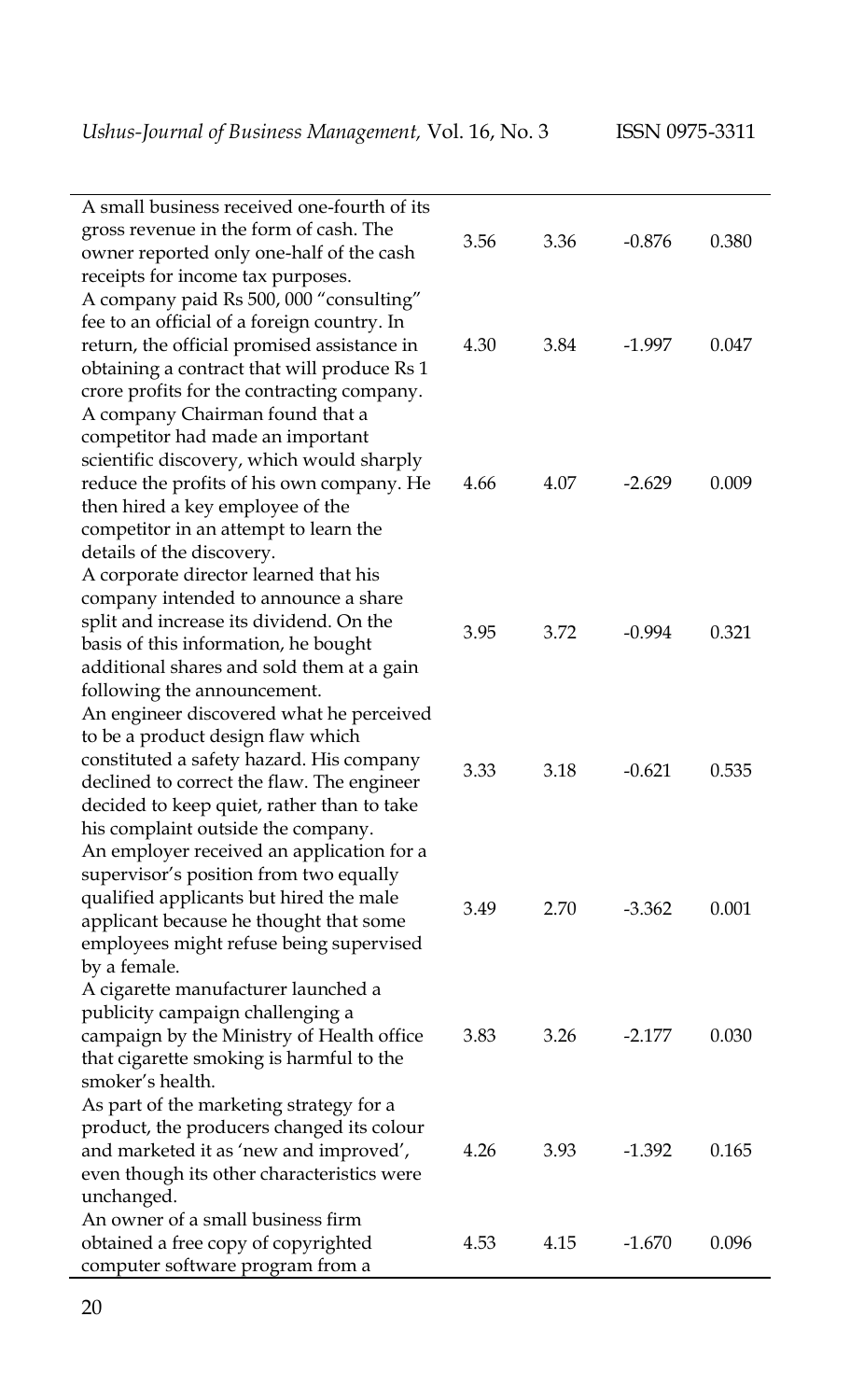business friend rather than spending Rs 5000 to obtain his own program from the software dealer.

The t-test is done to identify whether there is a significant difference between the various ethical scenarios across the genders has produced the above result as mentioned in table 3. Female students have shown greater ethical sensitivity as expressed the mean ethical sensitivity scores. In 19 out 20 ethical scenarios (refer table 3), female students have reported higher sensitivity and in 7 of those scenarios, the difference is statistically significant. This finding is in tune with the many of the earlier research that has reported females exhibiting higher levels of ethical orientation.

#### **Discussion**

The results show a very evident difference in the ethical sensitivity across different genders. In 19 out of 20 vignettes, female students reported greater sensitivity towards ethical scenarios. The scenarios represent different possible unethical situations varying from dishonest behaviour for personal benefits to breach of trust and gross indifference towards people and environment. There are seven vignettes where there is a statistically significant difference in the way female students responded as against their male counterparts showing greater ethical sensitivity. Those seven vignettes are presented here along with short discussion about each situation.

Vignette 1: An employer came across some confidential personal information about one of his employee which he used against the promotional decision of the person.

The scenario represents a breach of confidentiality and privacy in a relationship. Female students, in general, find this situation more unacceptable which may be considered as an expression of their care orientation. From a business point of view, the action of the employer may be justified considering the overall benefit for the organisation. But from the affected party"s perspective, it might be viewed as an intrusion into privacy and victimizing using the private personal information. Female students in general feel for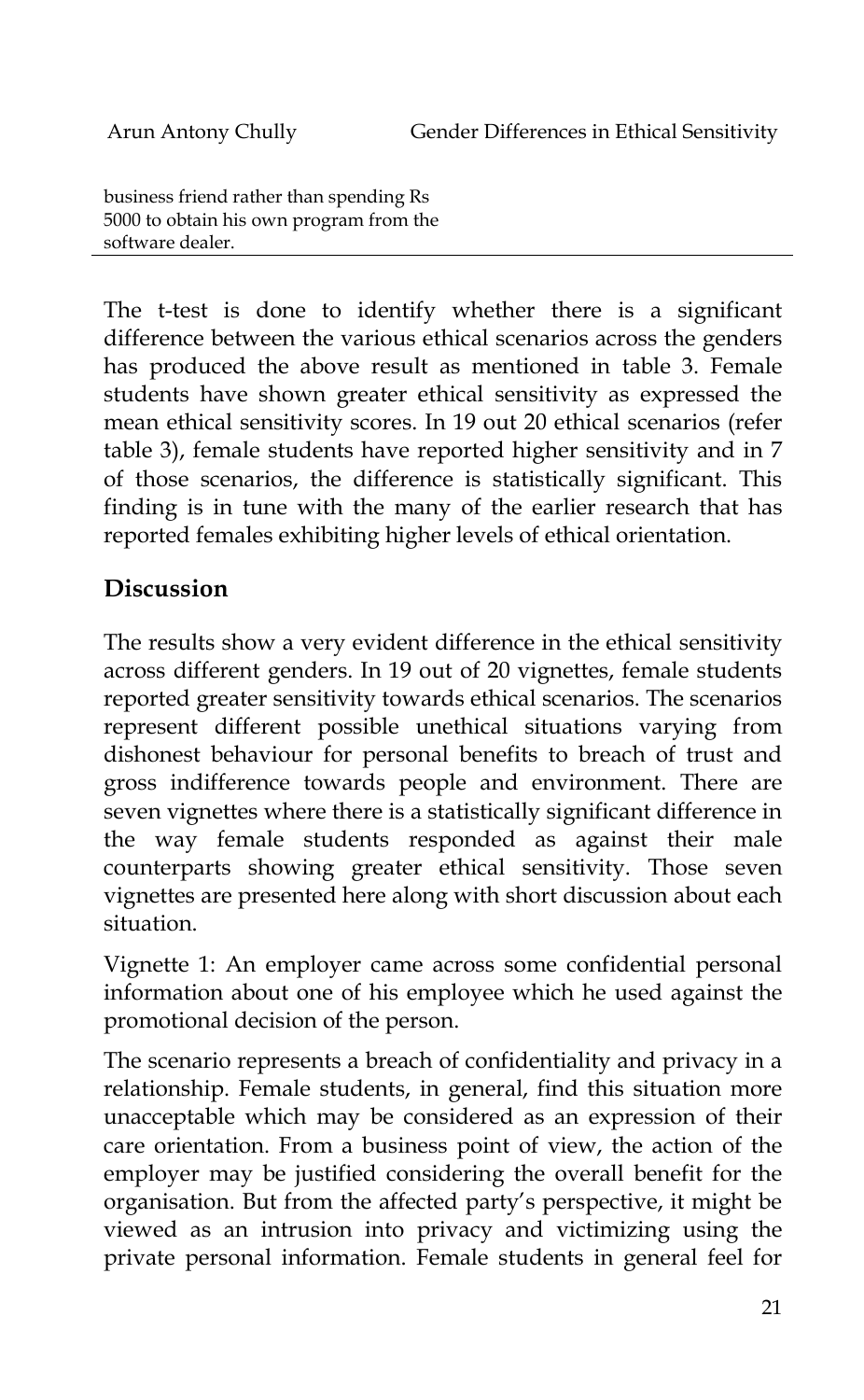the affected party as an implicit expression of greater care orientation. It may be hypothesized that differences between male and female ethics are more marked when issues inviting a 'care' orientation are involved.

Vignette 2: In order to end and take advantage of the labormanagement conflict, the management decided to "incentivize" a few of the union leaders by offering them huge sums of money.

Given the analysis from the previous scenario that females would demonstrate more 'care' than men, this scenario presents a concern for the victimised laborers. By bribing the union leaders, management tries to "solve" the labour-management conflict making the invisible laborers as losers. Here again, the care orientation of female students expresses this as unacceptable whereas 'business-oriented, impersonal' values of male students more tolerant towards it.

Vignette 3: A pharmaceutical company used to offer vacation packages and valuable gifts to the doctors who in turn recommend to patients the products of the company.

This vignette presents the unethical, yet the widely practised issue of "giving gifts" to the doctors in the medical fields to influence their prescription to the benefit of the concerned pharma company. Here again, though the key stakeholders are a company, its representatives and doctors, the consequence is felt primarily by the patients. A similar situation of victimization is played out, and female students consider more unacceptable than their male counterparts because of their higher care orientation.

Vignette 4: A company paid Rs 500,000 "consulting" fee to an official of a foreign country. In return, the official promised assistance in obtaining a contract that will produce Rs 1 crore profits for the contracting company.

This scenario is a clear act of accepting bribery for receiving a favour, most likely an undeserving favour. In other words, it's an attitude of accepting or engaging by any means to achieve a favorable outcome or end. Here again, men are more comfortable in such an approach compared to women.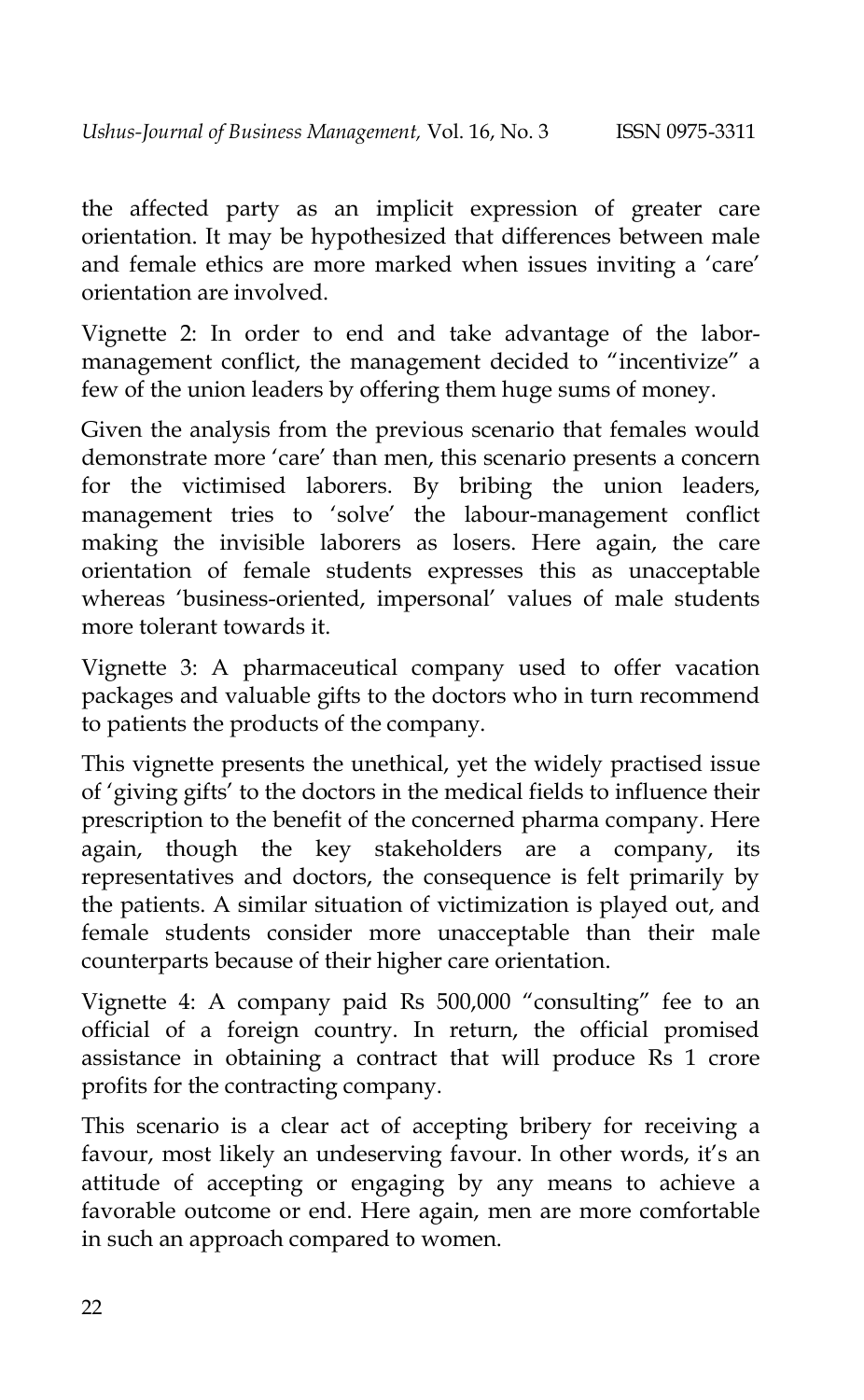Vignette 5: A company Chairman found that a competitor had made an important scientific discovery, which would sharply reduce the profits of his own company. He then hired a key employee of the competitor in an attempt to learn the details of the discovery.

Several ethical issues are involved here like poaching, confidentiality breach, dishonesty etc. many a time, people engage in ethical violations as they don"t perceive issues as an ethical issue, rather a business problem. This is a kind of motivated blindness or inability to discern the ethical aspect of the business situation. Female gender seems to have greater sensibility towards the 'ethical' aspect of situations whereas the ethical dimension is more blurred for men and in many cases, it fades into the non-existence.

Vignette 6: An employer received an application for a supervisor's position from two equally qualified applicants but hired the male applicant because he thought that some employees might refuse being supervised by a female.

The above case is a situation of gross gender discrimination. Though most companies harp about gender equality and include them in the code of ethics, there might be various implicit and inherent practices in the company that goes against gender equality. Obviously, the female students express the unacceptability of such a scenario.

Vignette 7: A cigarette manufacturer launched a publicity campaign challenging a campaign by the Ministry of Health office that cigarette smoking is harmful to the smoker's health.

The action of the company indicates their callous attitude towards the health of people. Undivided focus on profit at the cost of injury to others is unethical capitalism which cannot be acceptable in a just and caring society. As in the previous cases, female students are more sensitive towards the issues causing injury to individuals.

The above vignettes and subsequent analysis show there is an obvious difference in the way of approaching ethical issues in terms of gender. While men are comfortable with an impersonal, result-oriented, business-focused approach, women have a more relationship, personal and care-oriented approach to ethical issues.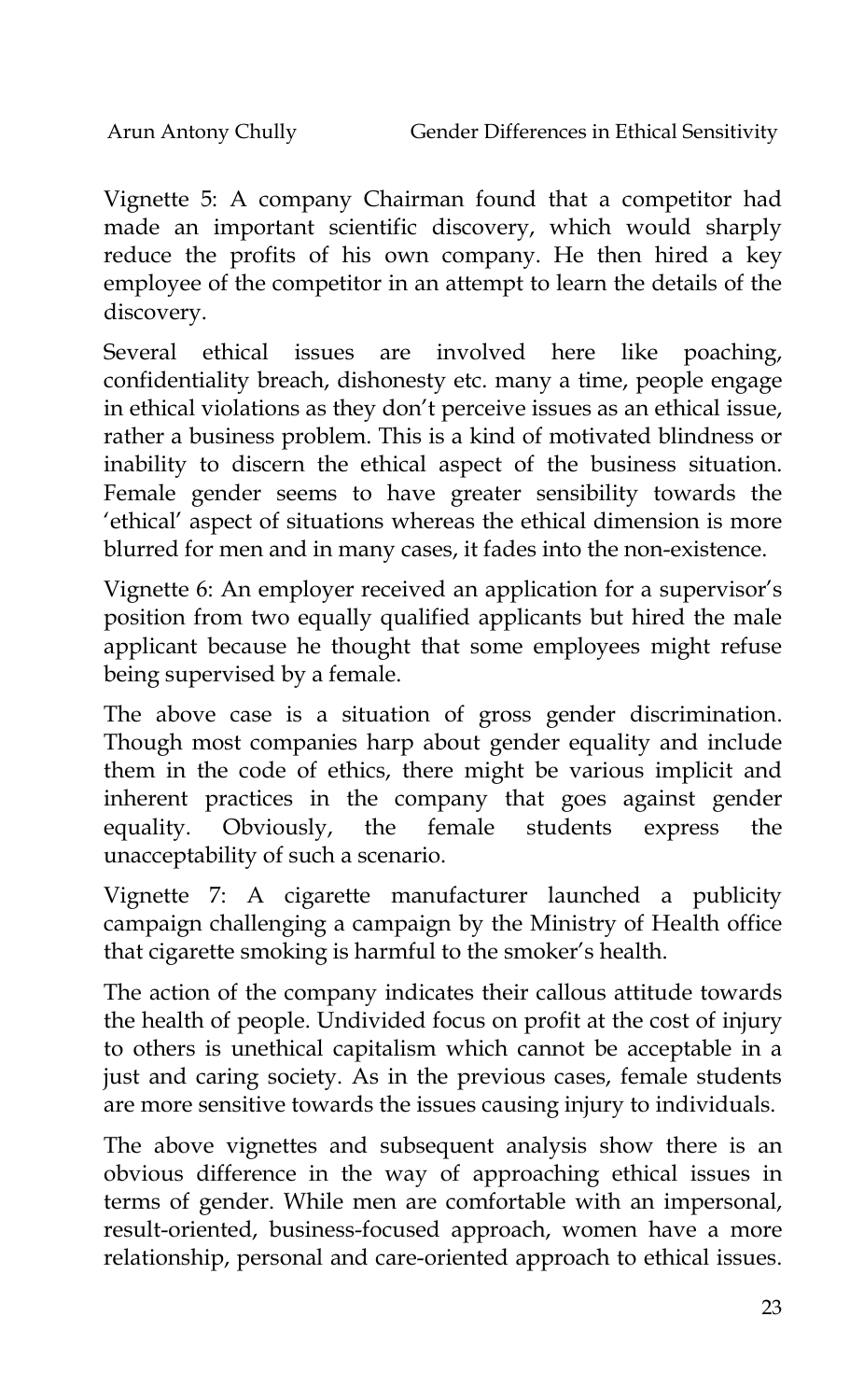The findings here are consistent with the understanding of care ethics proposed by Gilligan (1993) and Noddings (2003) in their exploration of how female moral thinking differ from that of men.

### **Conclusion**

Gender difference in ethical sensitivity with females tending to be more ethically oriented than their male counterparts is observed in this study. In 19 out of 20 vignettes female students reported higher ethical sensitivity expressing greater unacceptability of various unethical business situations and issues, rejecting the null hypothesis of the study that there is no significant difference in ethical sensitivity across gender. It is found that women judge situations quite differently from men especially when a "care orientation" is involved. The findings also show that men are more tolerant to unethical situations when impersonal values of profit and business are involved. As Bampton and Maclagan (2009) observe, "for male students 'acceptable business practice' mean "profitable" in a narrow commercial sense, rather than "ethical" in the sense that a wider range of stakeholders is 'cared' for."

The finding of gender differences in ethical sensitivity needs further investigation as the sample used in the study is restricted to business students and data is reliant on self-reporting. Analysis of professionals in the field can give a deeper perspective on the theme and should be considered for further future research. It would be interesting to see the differences in the perception between the aspiring managers who merely visualises possible ethical scenarios and those who are actually in the corporate and facing the ethical dilemmas.

#### **References**

- Bampton, R., & Maclagan, P. (2009). Does a 'care orientation' explain gender differences in ethical decision making? A critical analysis and fresh findings. *Business Ethics: A European Review, 18 (2)*, 179 - 192.
- Burns, C., & Krehely, J. (2013, June 2). *Gay and Transgender People Face High Rates of Workplace Discrimination and Harassment*. Retrieved October 18, 2013, from americanprogress.org: http:// www.americanprogress.org/ issues/